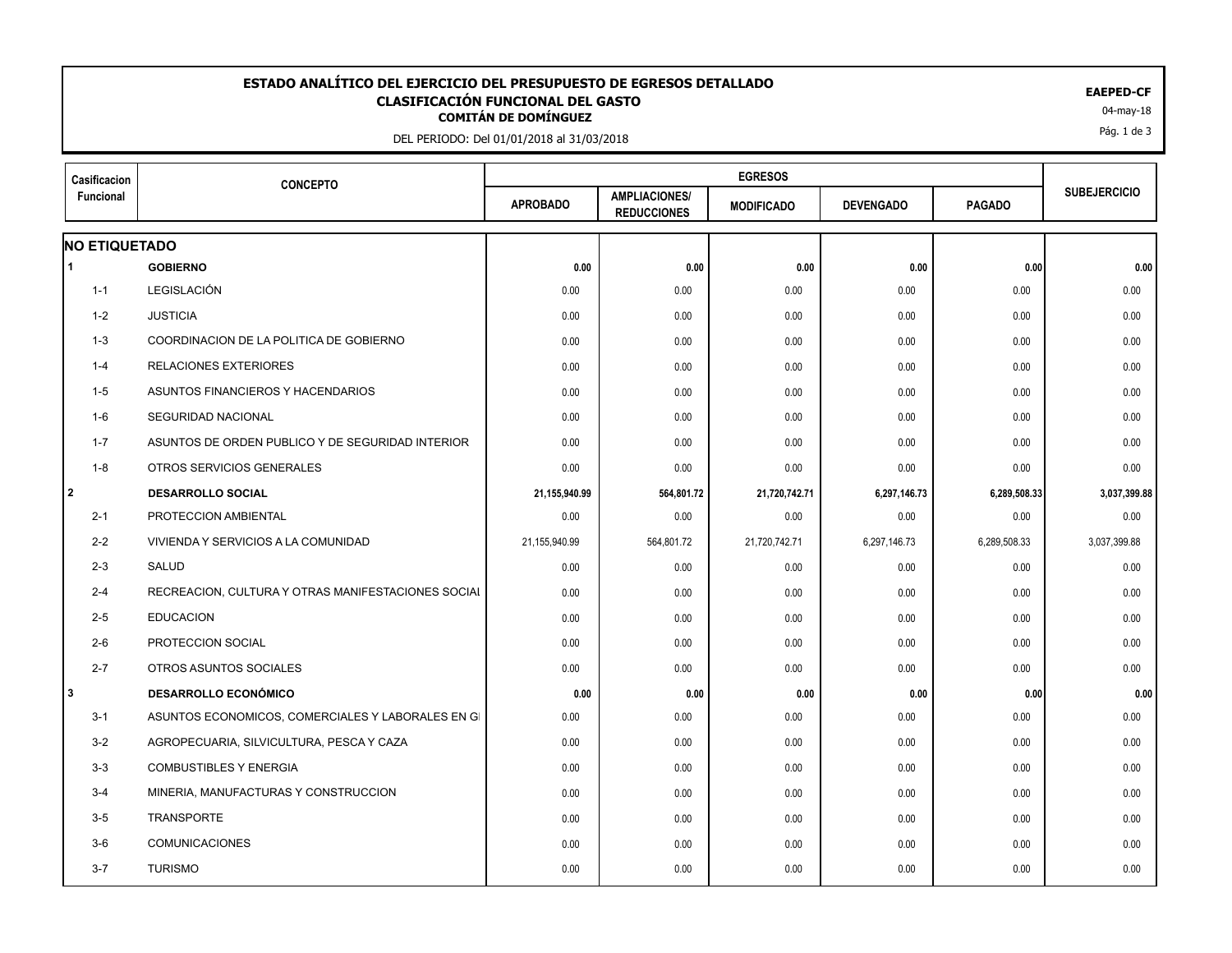## **CLASIFICACIÓN FUNCIONAL DEL GASTO<br>
COMITÁN DE DOMÍNGUEZ<br>
COMITÁN DE DOMÍNGUEZ ESTADO ANALÍTICO DEL EJERCICIO DEL PRESUPUESTO DE EGRESOS DETALLADO EAEPED-CF CLASIFICACIÓN FUNCIONAL DEL GASTO**

DEL PERIODO: Del 01/01/2018 al 31/03/2018

| Casificacion      | <b>CONCEPTO</b>                                     |                 |                                            |                   |                  |               |                     |
|-------------------|-----------------------------------------------------|-----------------|--------------------------------------------|-------------------|------------------|---------------|---------------------|
| Funcional         |                                                     | <b>APROBADO</b> | <b>AMPLIACIONES/</b><br><b>REDUCCIONES</b> | <b>MODIFICADO</b> | <b>DEVENGADO</b> | <b>PAGADO</b> | <b>SUBEJERCICIO</b> |
| $3 - 8$           | CIENCIA, TECNOLOGIA E INNOVACION                    | 0.00            | 0.00                                       | 0.00              | 0.00             | 0.00          | 0.00                |
| $3-9$             | OTRAS INDUSTRIAS Y OTROS ASUNTOS ECONOMICOS         | 0.00            | 0.00                                       | 0.00              | 0.00             | 0.00          | 0.00                |
| l 4               | OTRAS NO CLASIFICADAS EN FUNCIONES ANTERIORES       | 0.00            | 597,292.40                                 | 597,292.40        | 597,292.40       | 597,292.40    | 0.00                |
| $4 - 1$           | TRANSACCIONES DE LA DEUDA PUBLICA / COSTO FINANCIER | 0.00            | 550,000.00                                 | 550,000.00        | 550,000.00       | 550,000.00    | 0.00                |
| $4 - 2$           | TRANSFERENCIAS, PARTICIPACIONES Y APORTACIONES ENT  | 0.00            | 47,292.40                                  | 47,292.40         | 47,292.40        | 47,292.40     | 0.00                |
| $4 - 3$           | SANEAMIENTO DEL SISTEMA FINANCIERO                  | 0.00            | 0.00                                       | 0.00              | 0.00             | 0.00          | 0.00                |
| $4 - 4$           | ADEUDOS DE EJERCICIOS FISCALES ANTERIORES           | 0.00            | 0.00                                       | 0.00              | 0.00             | 0.00          | 0.00                |
| <b>ETIQUETADO</b> |                                                     |                 |                                            |                   |                  |               |                     |
|                   | <b>GOBIERNO</b>                                     | 0.00            | 0.00                                       | 0.00              | 0.00             | 0.00          | 0.00                |
| $1 - 1$           | LEGISLACIÓN                                         | 0.00            | 0.00                                       | 0.00              | 0.00             | 0.00          | 0.00                |
| 1-2               | <b>JUSTICIA</b>                                     | 0.00            | 0.00                                       | 0.00              | 0.00             | 0.00          | 0.00                |
| $1 - 3$           | COORDINACION DE LA POLITICA DE GOBIERNO             | 0.00            | 0.00                                       | 0.00              | 0.00             | 0.00          | 0.00                |
| $1 - 4$           | <b>RELACIONES EXTERIORES</b>                        | 0.00            | 0.00                                       | 0.00              | 0.00             | 0.00          | 0.00                |
| 1-5               | ASUNTOS FINANCIEROS Y HACENDARIOS                   | 0.00            | 0.00                                       | 0.00              | 0.00             | 0.00          | 0.00                |
| 1-6               | SEGURIDAD NACIONAL                                  | 0.00            | 0.00                                       | 0.00              | 0.00             | 0.00          | 0.00                |
| $1 - 7$           | ASUNTOS DE ORDEN PUBLICO Y DE SEGURIDAD INTERIOR    | 0.00            | 0.00                                       | 0.00              | 0.00             | 0.00          | 0.00                |
| $1 - 8$           | OTROS SERVICIOS GENERALES                           | 0.00            | 0.00                                       | 0.00              | 0.00             | 0.00          | 0.00                |
| l 2               | <b>DESARROLLO SOCIAL</b>                            | 0.00            | 0.00                                       | 0.00              | 0.00             | 0.00          | 0.00                |
| $2 - 1$           | PROTECCION AMBIENTAL                                | 0.00            | 0.00                                       | 0.00              | 0.00             | 0.00          | 0.00                |
| $2 - 2$           | VIVIENDA Y SERVICIOS A LA COMUNIDAD                 | 0.00            | 0.00                                       | 0.00              | 0.00             | 0.00          | 0.00                |
| $2 - 3$           | SALUD                                               | 0.00            | 0.00                                       | 0.00              | 0.00             | 0.00          | 0.00                |
| $2 - 4$           | RECREACION, CULTURA Y OTRAS MANIFESTACIONES SOCIAL  | 0.00            | 0.00                                       | 0.00              | 0.00             | 0.00          | 0.00                |
| $2 - 5$           | <b>EDUCACION</b>                                    | 0.00            | 0.00                                       | 0.00              | 0.00             | 0.00          | 0.00                |
| $2-6$             | PROTECCION SOCIAL                                   | 0.00            | 0.00                                       | 0.00              | 0.00             | 0.00          | 0.00                |
| $2 - 7$           | OTROS ASUNTOS SOCIALES                              | 0.00            | 0.00                                       | 0.00              | 0.00             | 0.00          | 0.00                |
|                   |                                                     |                 |                                            |                   |                  |               |                     |

Pág. 2 de 3